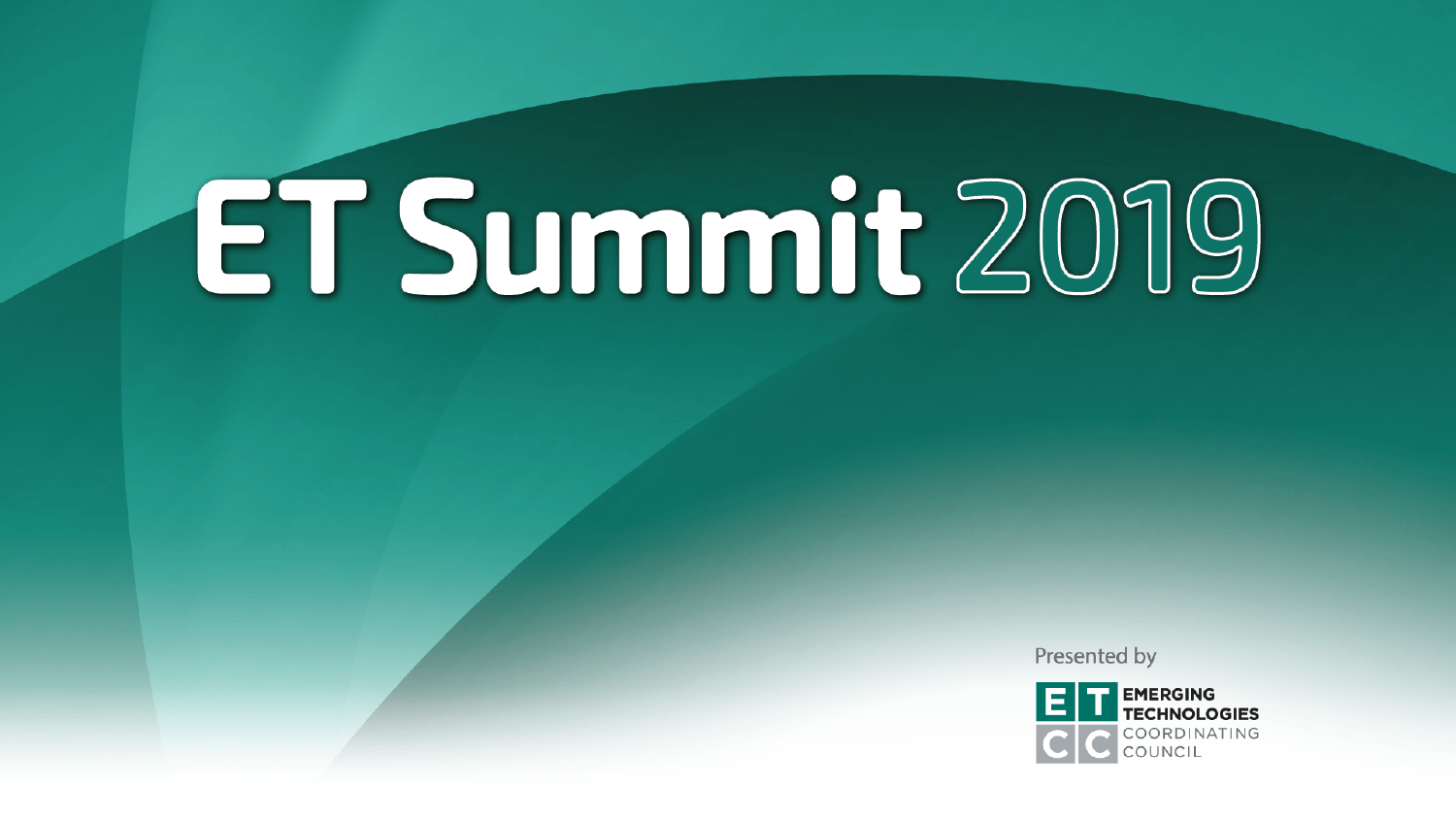

## **Variable Speed Drive Equipped** Hydraulic Power Units

Soren Rasmussen

Managing Director

Green Hydraulic Power, Inc.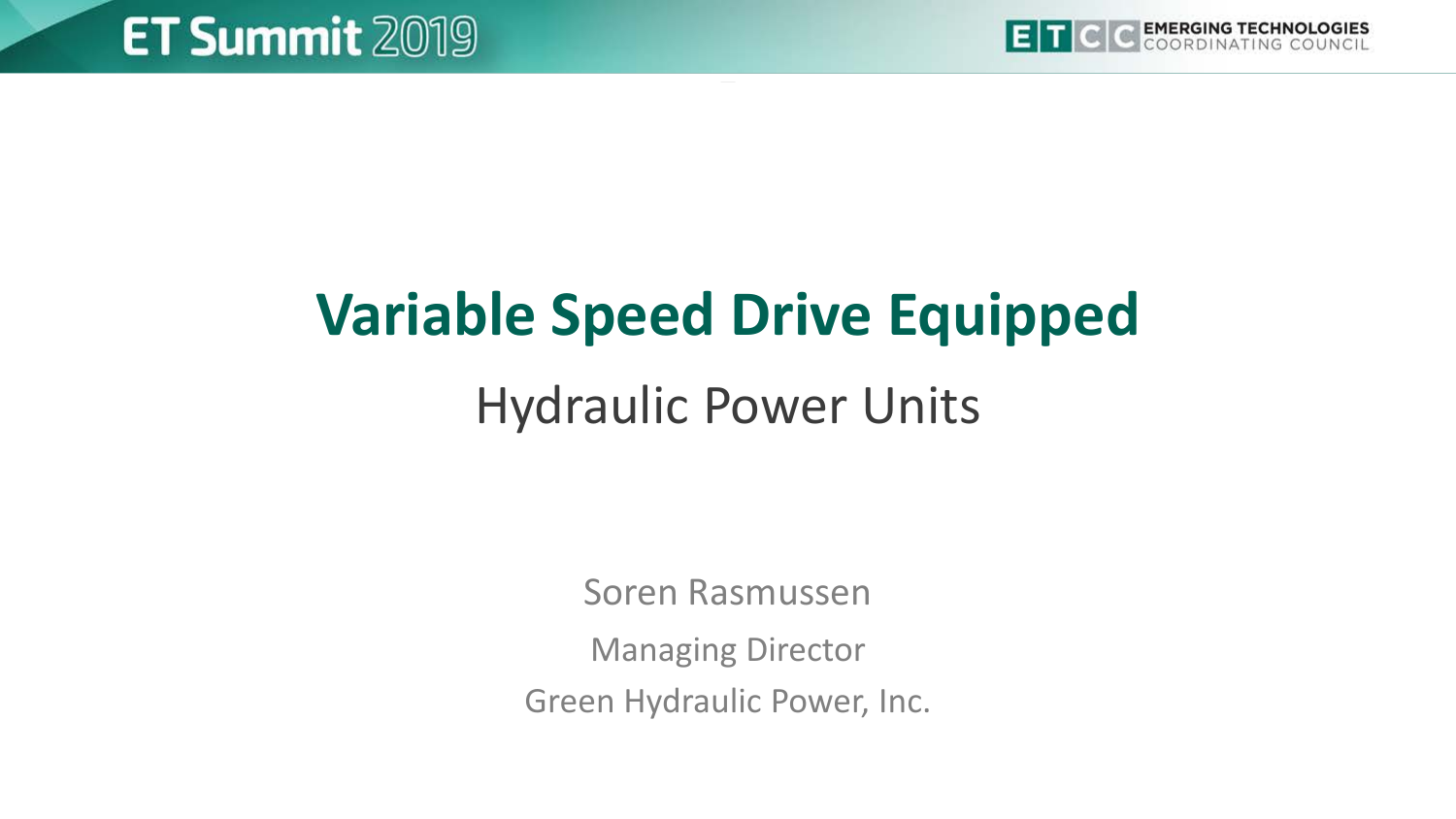



#### **Industrial applications**

For process manufacturing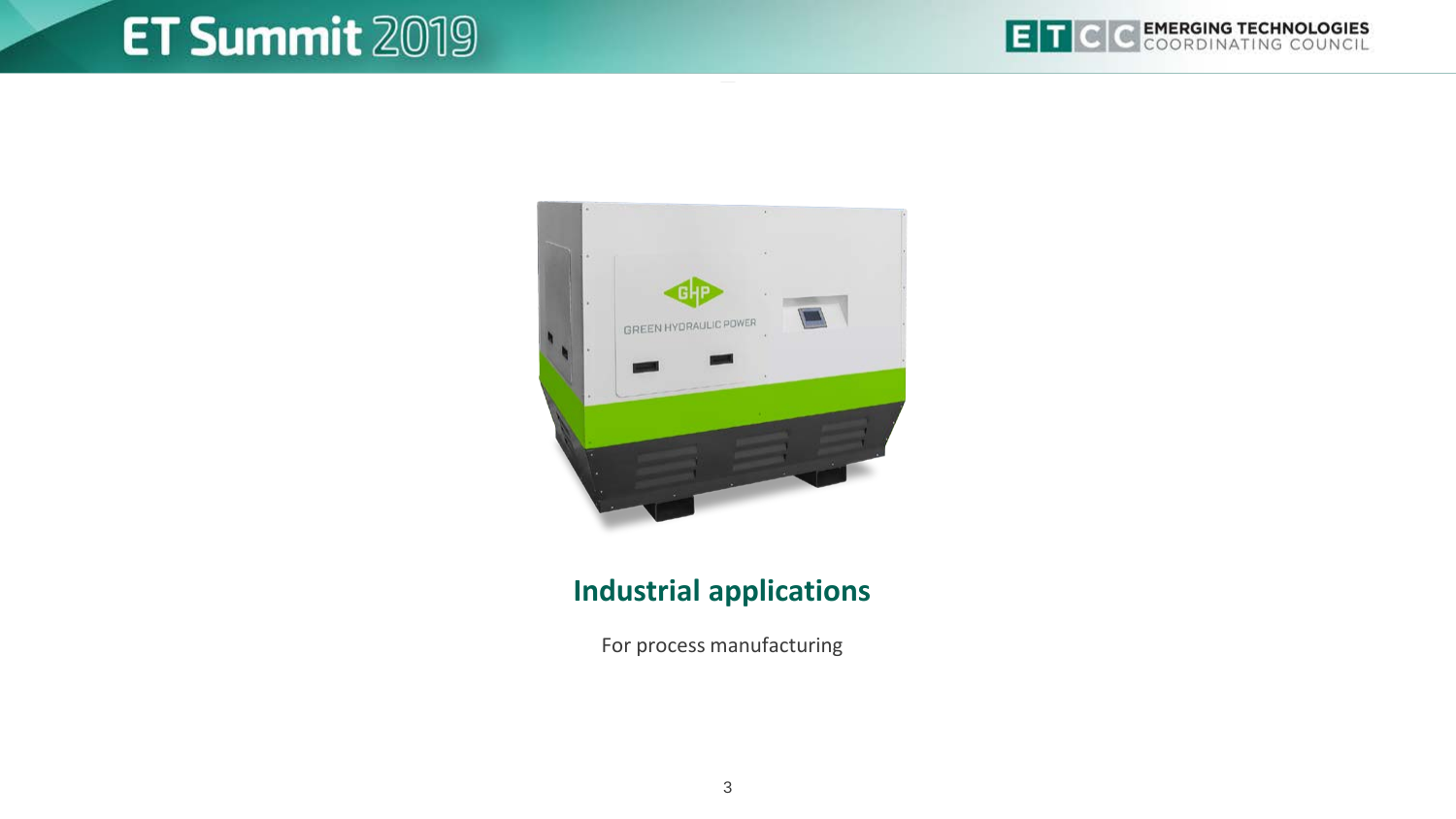

#### **Acknowledgements**

Southern California Edison's Emerging Products (EP) group is responsible for this project. It was developed as part of SCEs Emerging Technologies Program under Internal project number ET18SCE1070. Paul Delaney conducted this technology evaluation.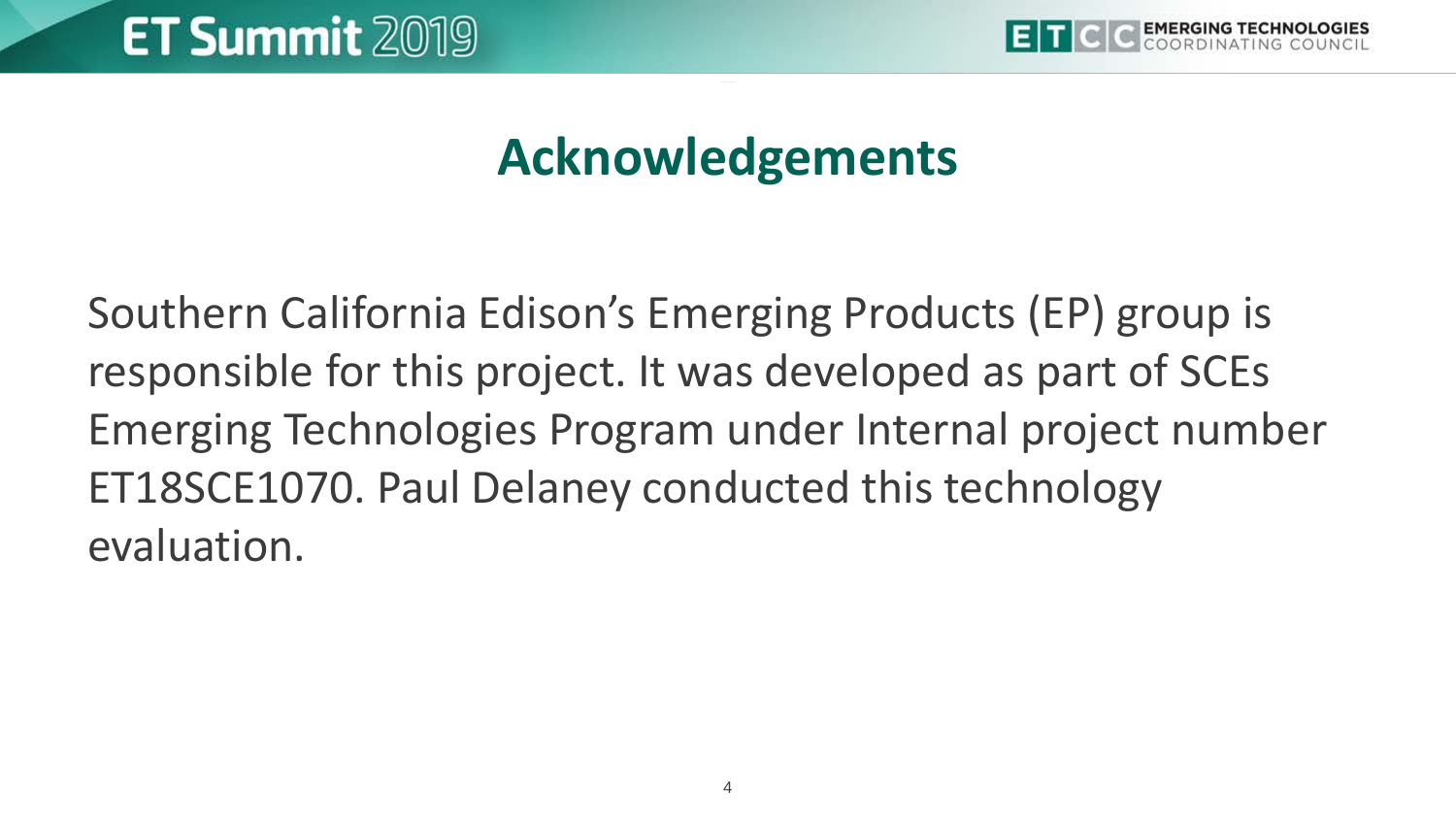#### **Summary**

SCE Customer Advanced Structural Technologies (AST), Inc. replaced existing hydraulic pump with a variable speed fixed displacement drive controlled pump manufactured by Green Hydraulic Power. SCE conducted pre data logging measurements. After the technology was installed, SCE conducted post data logging measurements.

One specific part was manufactured during the pre and post data logging periods. The part production data is given below. Each day AST manufactured an average of 55 total parts. The data was calculated to identify the total kWh, average kW, average kWh/part and savings.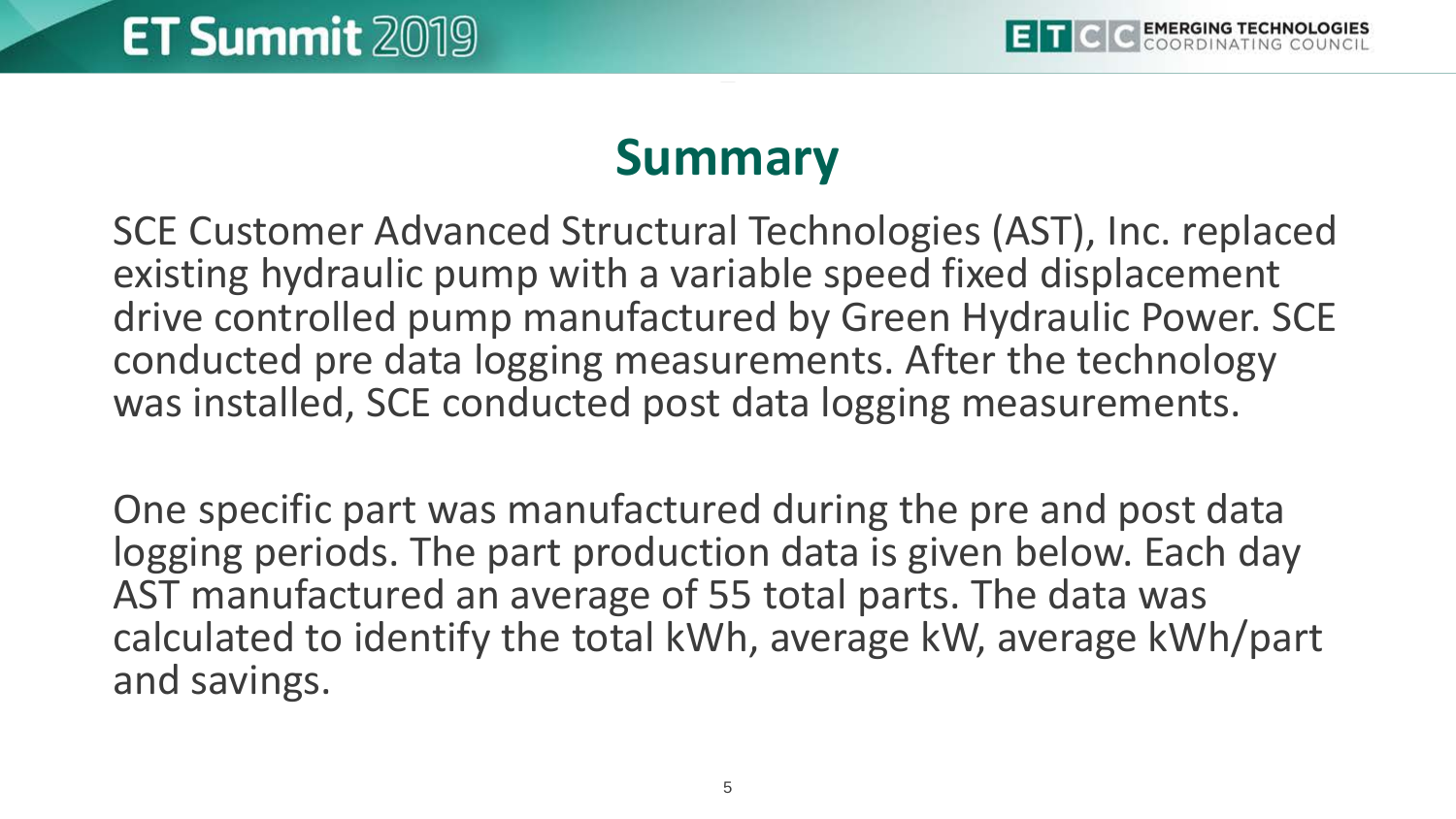#### **Data Collected**

| Date      | Shift | Qty   | kWh     | Avg kW | kWh/part |
|-----------|-------|-------|---------|--------|----------|
| 5/11/2018 | 1     | 31    | 288.86  | 36.11  | 9.32     |
| 5/11/2018 | 2     | 26    | 310.10  | 38.76  | 11.93    |
|           |       | total | 598.956 |        |          |
| 5/14/2018 | 1     | 30    | 278.64  | 34.83  | 9.29     |
| 5/14/2018 | 2     | 25    | 283.54  | 35.45  | 11.34    |
|           |       | total | 562.172 |        |          |
| 6/19/2018 | 1     | 10    | 38.32   | 6.22   | 3.83     |
| 6/19/2018 | 2     | 42    | 82.66   | 9.18   | 1.97     |
|           |       | total | 120.982 |        |          |

|                | kWh/part | Avg kW     |
|----------------|----------|------------|
| Avg Pre        | 10.47    | 36.29      |
| Avg Post       | 2.90     | 7.70       |
| <b>Savings</b> | 7.57     | 28.58      |
| \$-Savings     | \$0.91   | \$4,287.46 |

\*Incentive rates \$0.12/ kWh, \$150/kW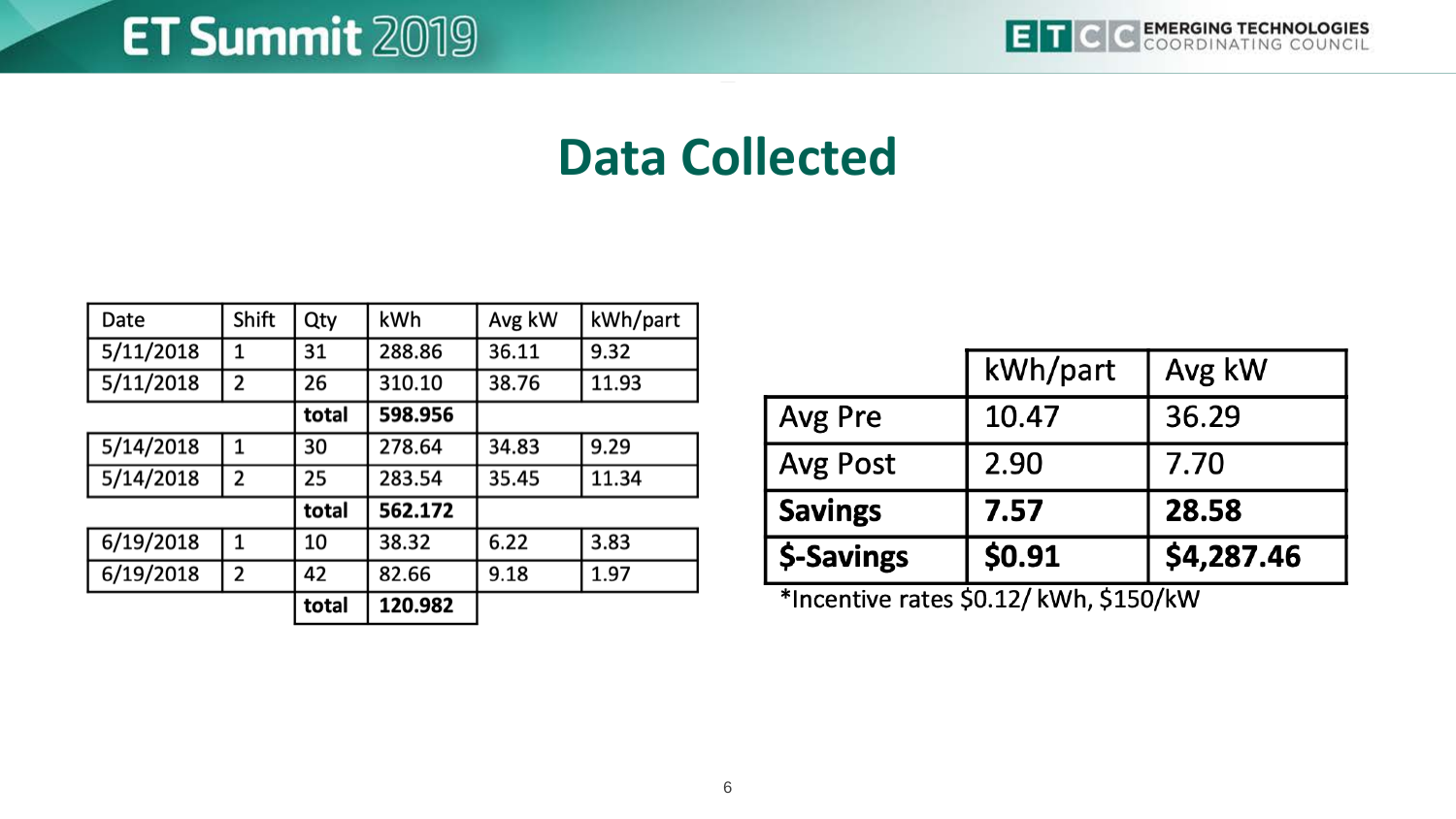#### **Pre & Post Operations**

The demand kW profile comparing the pre (5/11 & 5/14) and post (6/19) operations is given below in the graph.

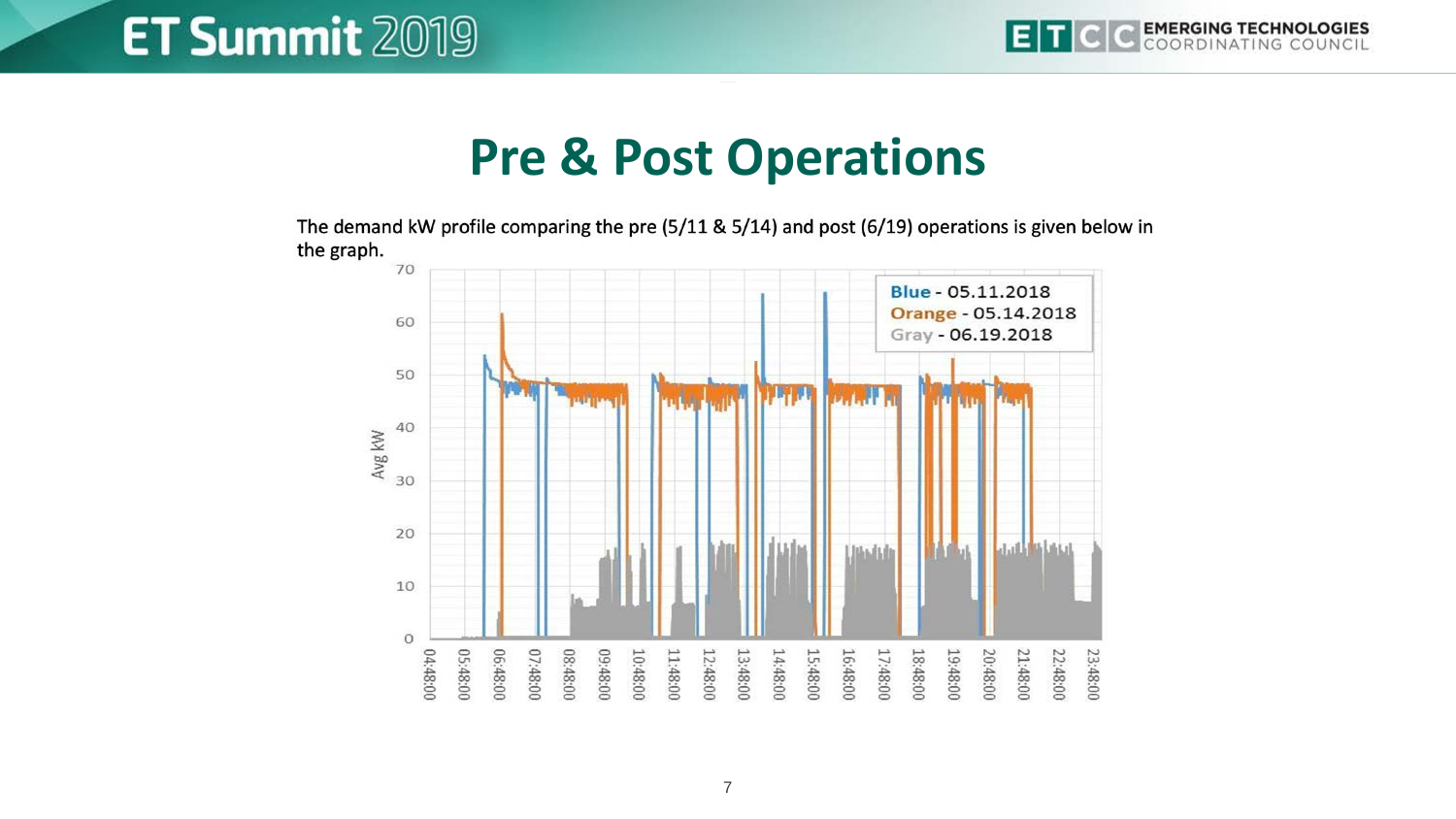

#### **Solution Code**

| Program  | <b>Solution Code</b>                            | Cents/kWh | Dollars/kW |
|----------|-------------------------------------------------|-----------|------------|
| PR-20874 | Drive Controlled Variable Speed Hydraulic Power | \$0.12    | \$150.00   |
|          | Unit                                            |           |            |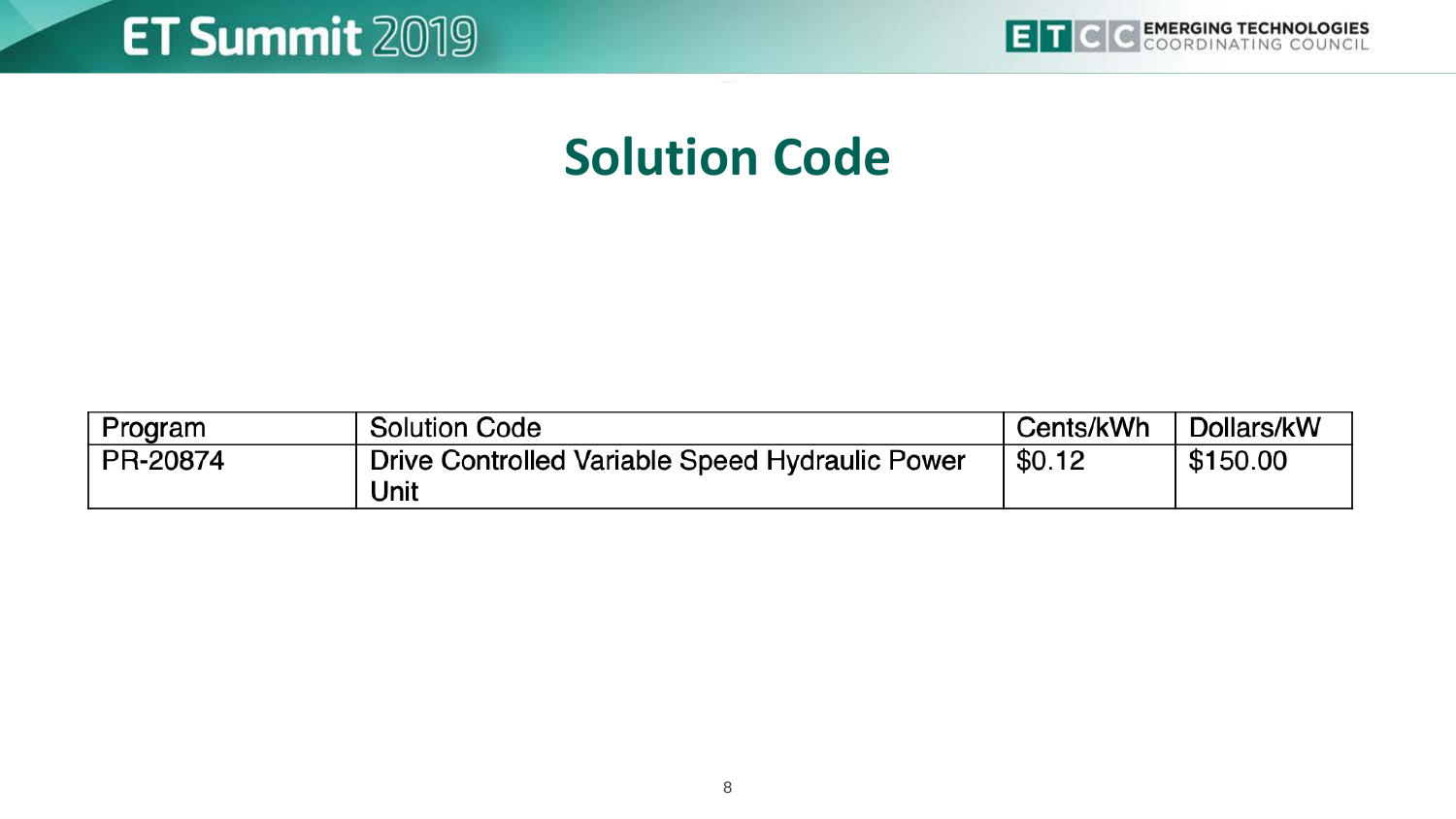#### **Conventional versus VSD Hydraulic Systems**

#### Before: After:



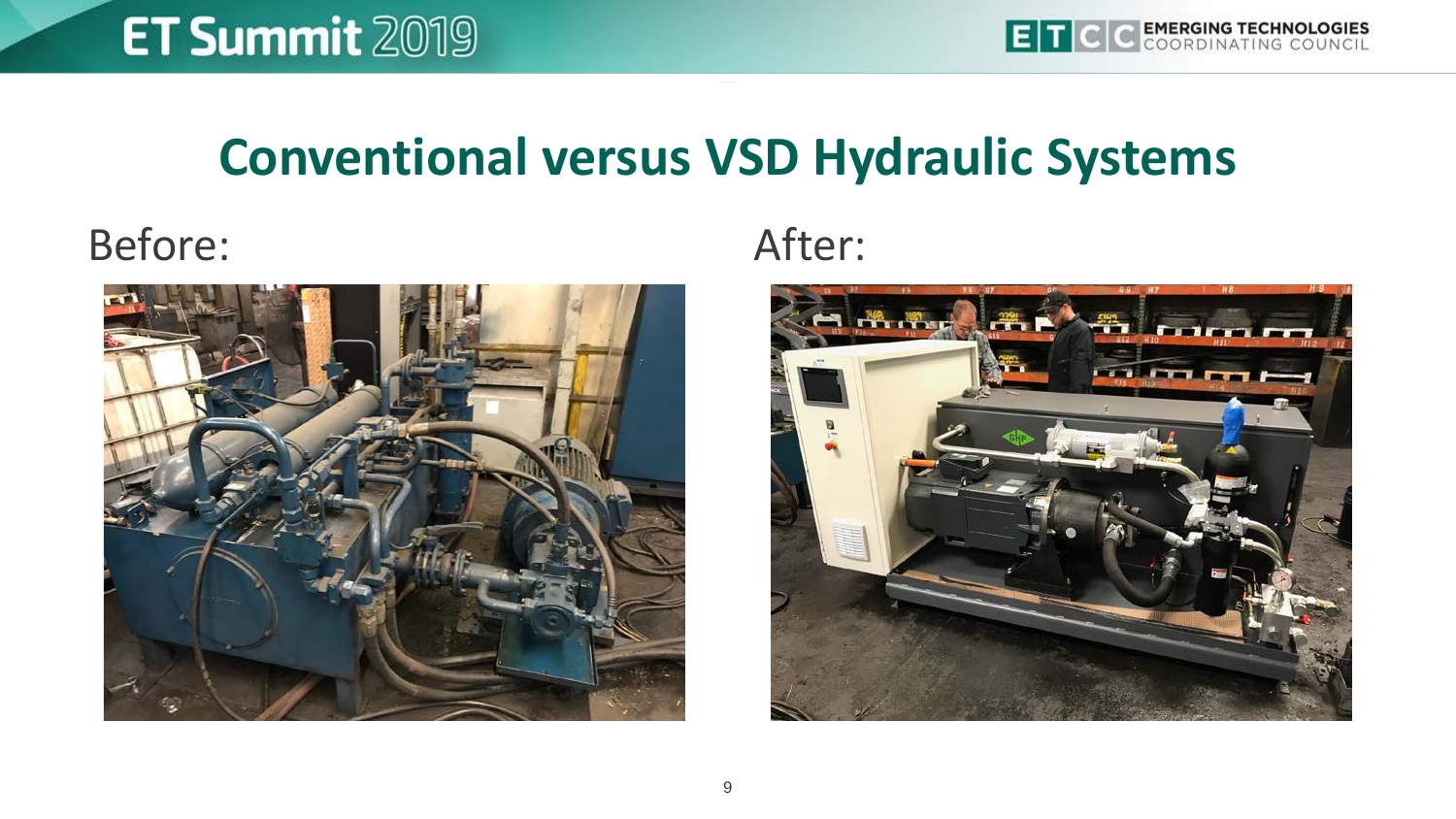## **Benefits of variable-speed pump drives are paying off in applications including:**

- Machining and metal forming equipment,
- Plastics and rubber machinery,
- Die casting machines,
- Pulp and paper machinery,
- Hydraulic test stands,
- Material handling equipment,
- and many other industrial applications.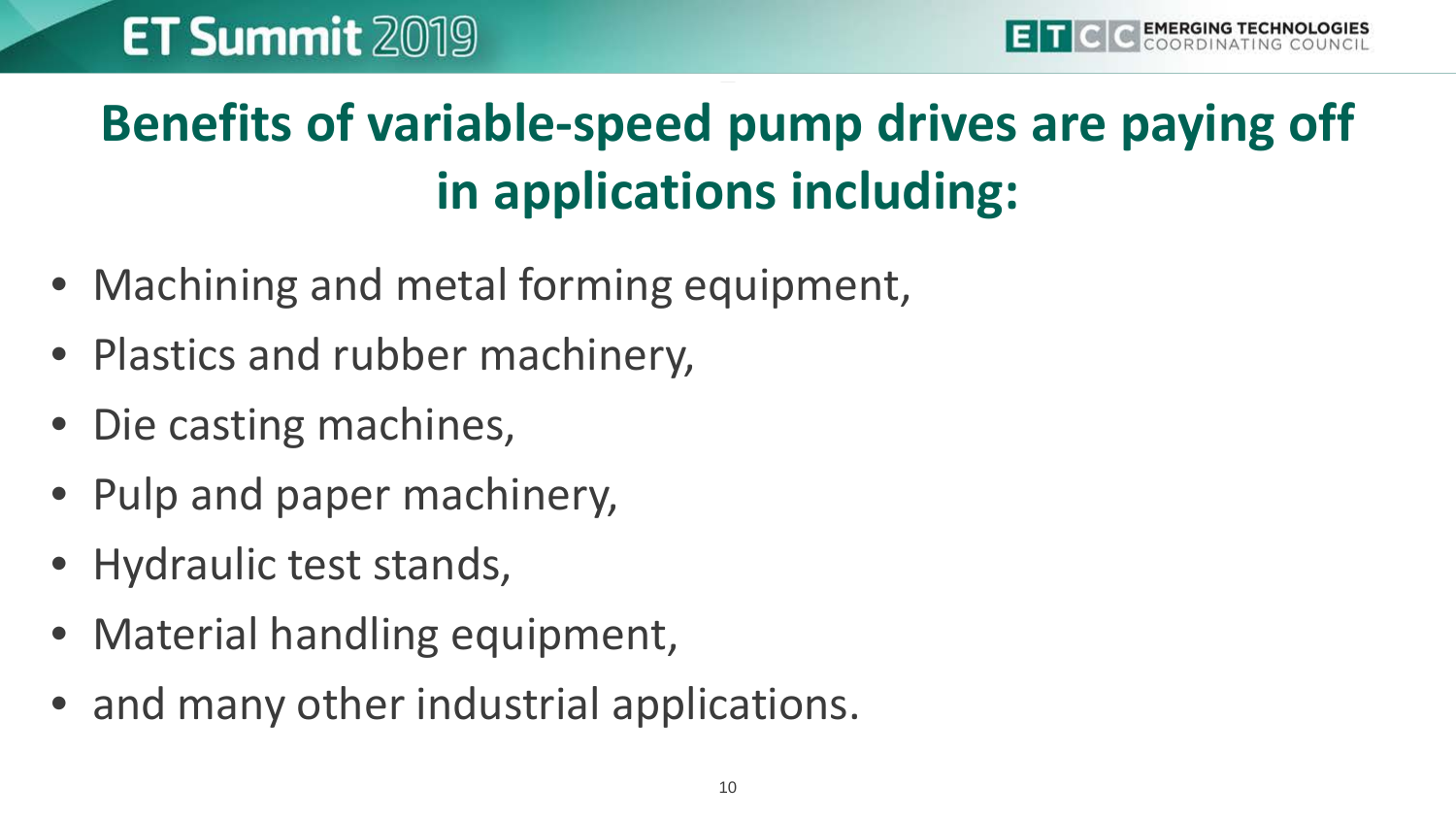#### **Typical machines benefitting from using VSD equipped HPUs:**

- Presses
- **Expanders**
- Press Brakes
- Injection Molding Machines
- Machine Tools: Spin Forming & Flow Forming
- Injection Machines
- Die Casting Machines
- Wood & Industries
- Bulk Material Handling
- Plastic Molding
- Industrial Process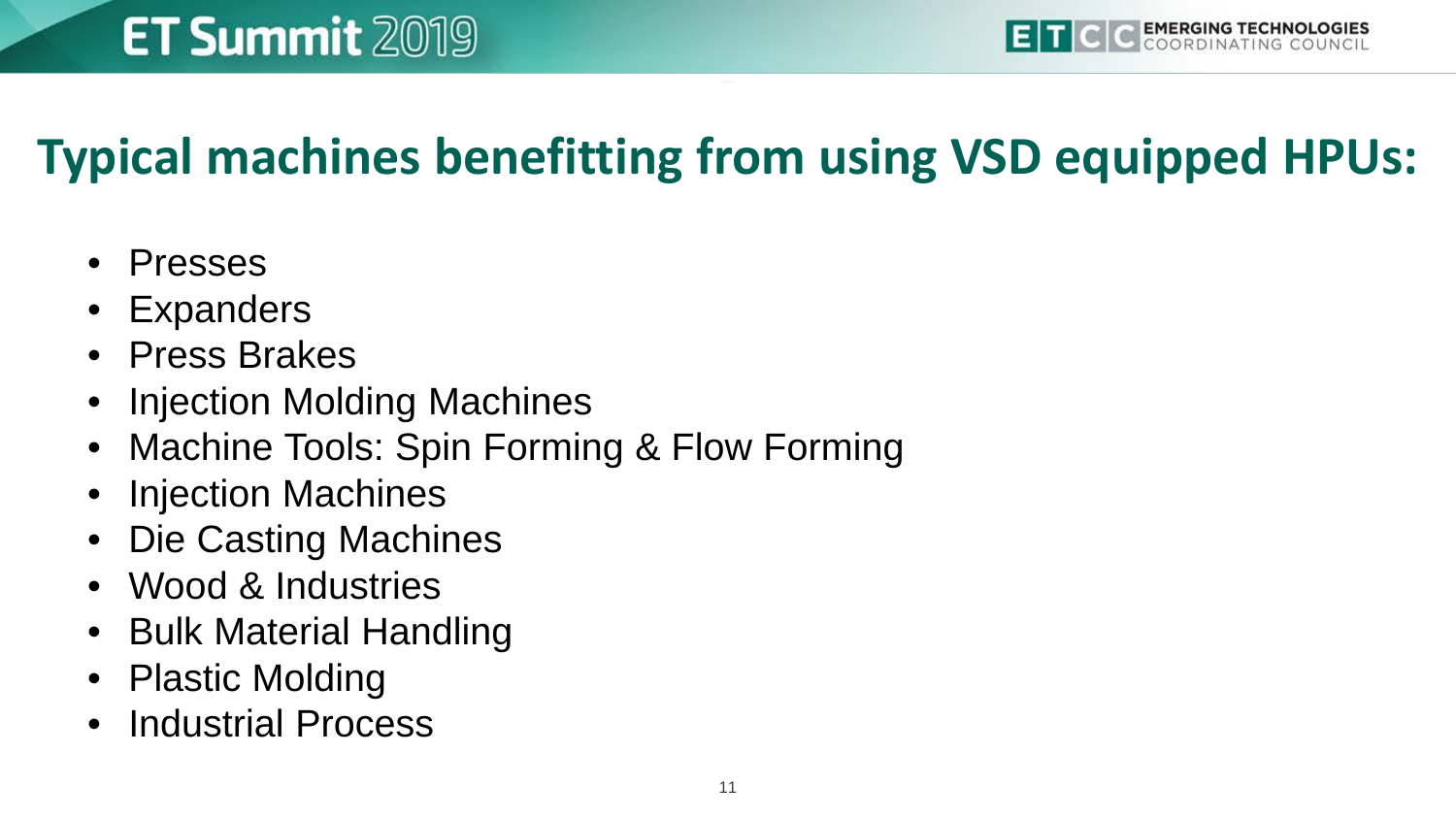

This project was prepared by Southern California Edison (SCE) and funded by California utility customers under the auspices of the California Public Utilities Commission.

For more information, contact Paul Delaney at Paul.Delaney@sce.com